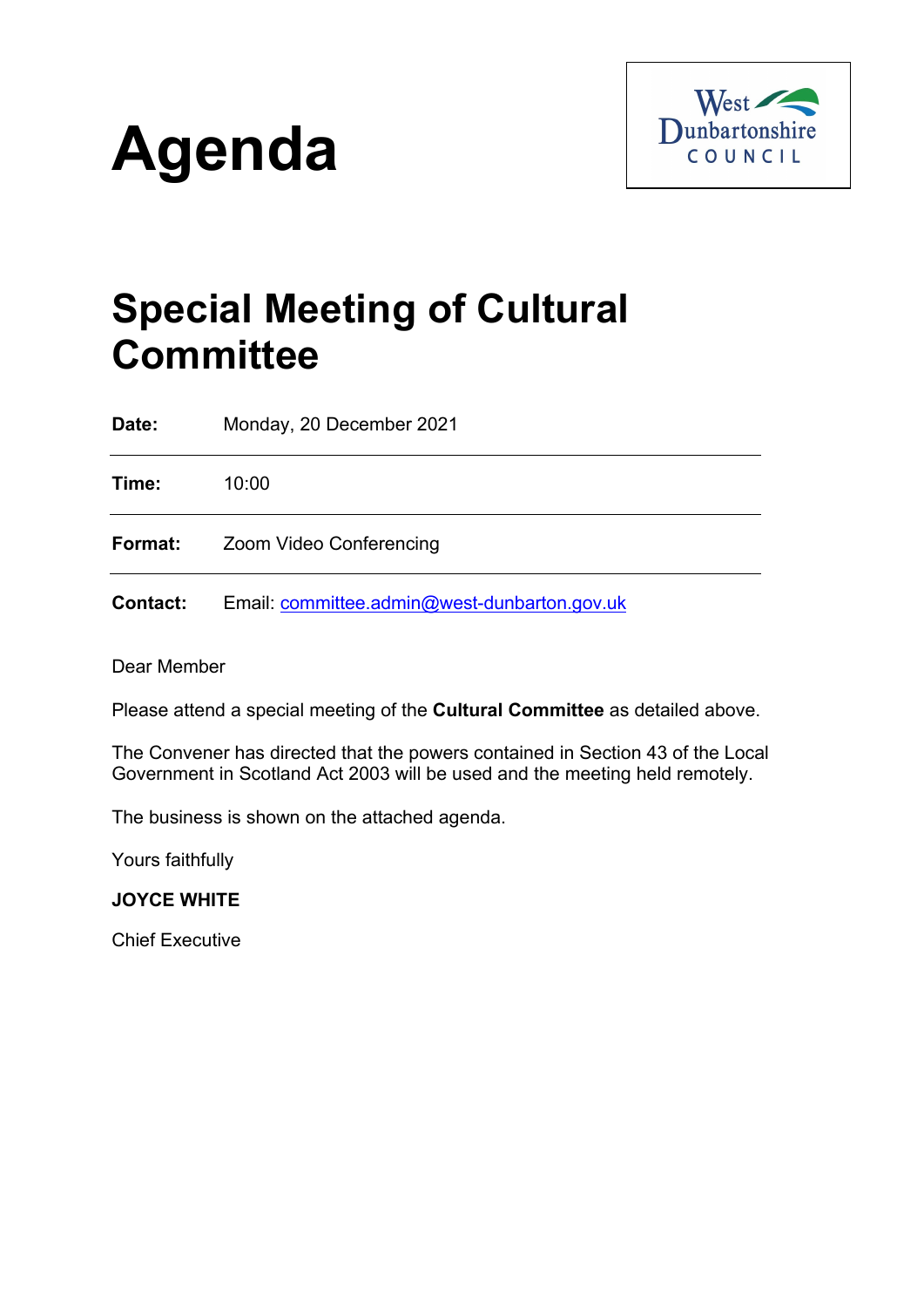Distribution:-

Bailie Denis Agnew (Chair) Provost William Hendrie Councillor Jonathan McColl (Vice Chair) Councillor John Millar Councillor Brian Walker

Chief Executive Chief Officer – Supply, Distribution and Property Chief Officer – Citizen, Culture and Facilities

Date of issue: 15 December 2021

## **Audio Streaming**

Please note: the sound from this meeting may be recorded for live and subsequent audio streaming via the Council's internet site. At the start of the meeting, the Chair will confirm if all or part of the meeting is being audio streamed.

Audio recordings of the meeting (including the attendance or contribution of any party participating or making a contribution) will be published on the Council's website and the Council's host's webcast/audio stream platform.

You should be aware that the Council is a Data Controller under the General Data Protection Regulation. Data collected during this audio stream will be retained in accordance with the Council's [Privacy Notice\\*](http://www.west-dunbarton.gov.uk/privacy/privacy-notice/) and Retention Schedules including, but not limited to, for the purpose of keeping historical records and making those records available via the Council's internet site.

If you have any queries regarding this and, in particular, if you believe that use and/or storage of any particular information would cause, or be likely to cause, substantial damage or distress to any individual, please contact Peter Hessett, Chief Officer – Regulatory & Regeneration on 01389 - 737800.

\*http://www.west-dunbarton.gov.uk/privacy/privacy-notice/